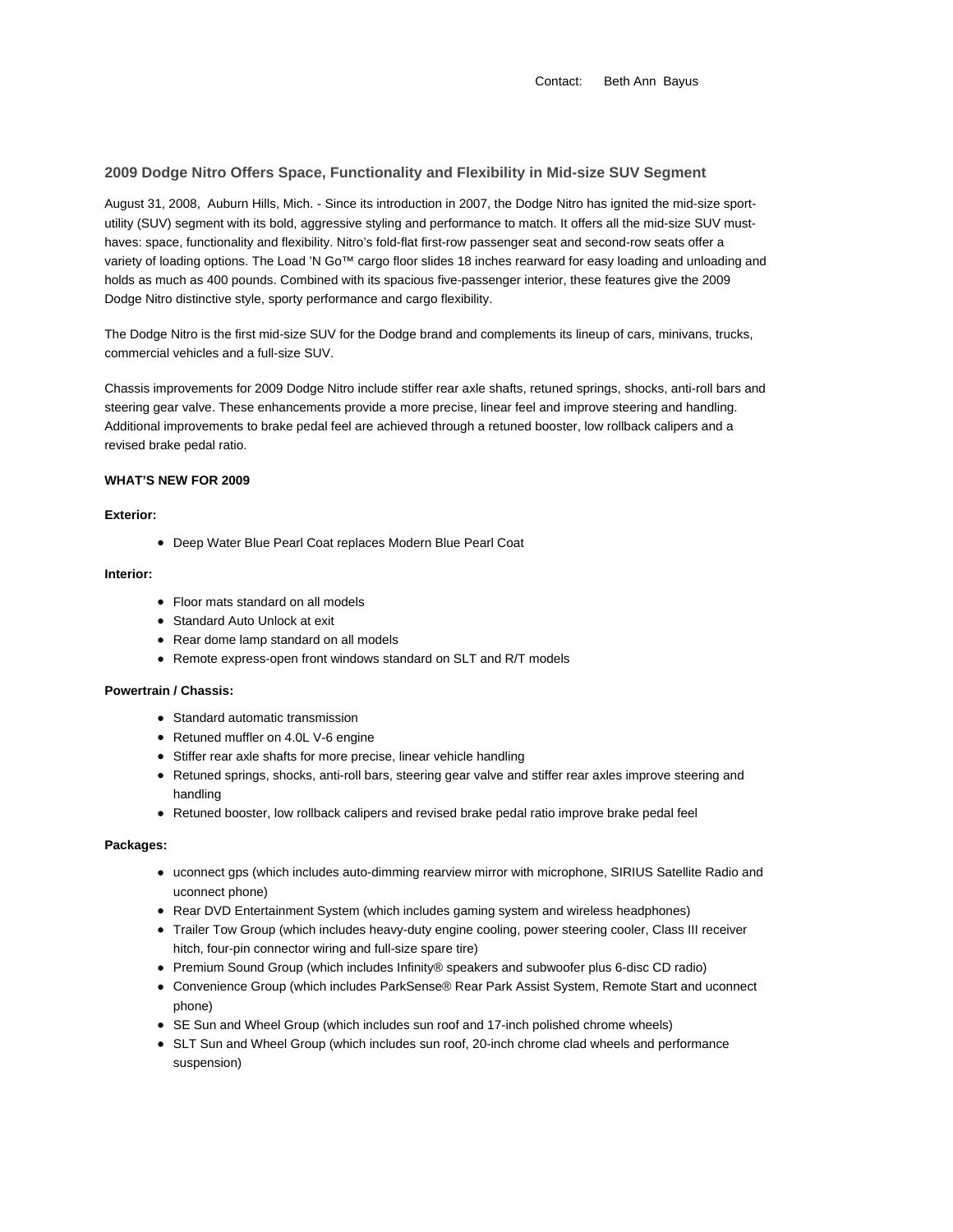#### **DESIGN**

To achieve a distinctive, bold appearance unlike anything in its segment, Dodge Nitro designers incorporated design elements and themes that are strong and confident. These characteristics proportion the vehicle like no other in its class. The result is the unmistakable Dodge Nitro with its purposeful, capable and assertive stance. There are three models – Dodge Nitro SE, Dodge Nitro SLT and Dodge Nitro R/T.

Basic to every Dodge vehicle is the bold crosshair grille, which is just one of many design elements that define the cool persona and tough attitude of Dodge Nitro. The grille is emblazoned with a hefty three-dimensional ram's head. Jewel-like rectangular headlamps prominently wrap the corners of the vehicle, and a clamshell hood with strong character lines completes the front end.

The side of the vehicle features a deep body section and high beltline, which add to the vehicle's confident appearance. Chrome vents positioned on each front fender complement the vehicle's modern design and contemporary flair. Short front and rear overhangs, not typical of a mid-size SUV, contribute to the vehicle's forceful expression. Wheels pushed to the corners, with powerful-looking wheel arches, convey Nitro's confident stance. Twenty-inch, chrome-clad aluminum wheels and tires are standard on the Dodge Nitro R/T and optional on the Dodge Nitro SLT.

The interior of the five-passenger Dodge Nitro is spacious, functional and flexible. The headliner allows maximum head room, and there is plenty of leg room for first- and second-row passengers.

The Dodge Nitro SLT and Dodge Nitro R/T have chrome details on the steering wheel, instrument cluster, center console, HVAC controls and door handles. The gear shifter and control buttons are substantial in size and bold by design.

The Dodge Nitro has a fold-flat front passenger seat, as well as fold-flat second-row seats. Second-row seats also recline for added passenger comfort. The standard Load 'N Go™ cargo floor on the Dodge Nitro SLT and Dodge Nitro R/T slides 18 inches rearward for easy and convenient loading and unloading of packages. The Load 'N Go cargo floor can hold 400 pounds and is made of a heavy-duty plastic for easy cleaning. A reversible load floor is standard on the Dodge Nitro SE models and a compact utility table is optional.

#### **ENGINEERING**

Chassis improvements for 2009 Dodge Nitro include stiffer rear axle shafts, retuned springs, shocks, anti-roll bars and steering gear valve. These enhancements provide a more precise, linear feel when driving and improve steering and handling. Additional improvements to brake pedal feel are achieved through a retuned booster, low rollback calipers and a revised brake pedal ratio.

#### **Two Powerful Engines:**

#### 3.7-liter SOHC V-6

The 3.7-liter SOHC standard V-6 engine on the 2009 Dodge Nitro SE and SLT models is efficient, durable and smooth. It produces 210 hp (157 kW) @ 5,200 rpm and 235 lb.-ft. (319 N•m) of torque @ 4,000 rpm. Refinements in the valve train and combustion chamber enhance low-speed torque, while providing a smooth idle and minimal engine noise. A sophisticated electronic throttle control system tailors throttle response to pedal movement based on operating conditions and maintains a consistent vehicle speed on rolling grades when cruise control is active. There is also an exhaust gas recirculation valve on the engine that helps increase fuel economy.

#### 4.0-liter SOHC V-6

The performance-oriented, 4.0-liter single-overhead-cam (SOHC) V-6 engine that is standard on the Dodge Nitro R/T model is designed to provide the power and torque required to make the vehicle a leader in the mid-size SUV segment. The engine delivers 260 hp (194 kW) @ 6,000 rpm and 265 lb.-ft. (359 N•m) of torque @ 4,200 rpm. The 4.0-liter SOHC V-6 engine provides more power and torque than the 3.5-liter engine on which it is based with an emphasis on low- and mid-range operation to meet the needs of the day-to-day driver.

For key diesel markets outside North America, the Dodge Nitro is offered with a diesel engine.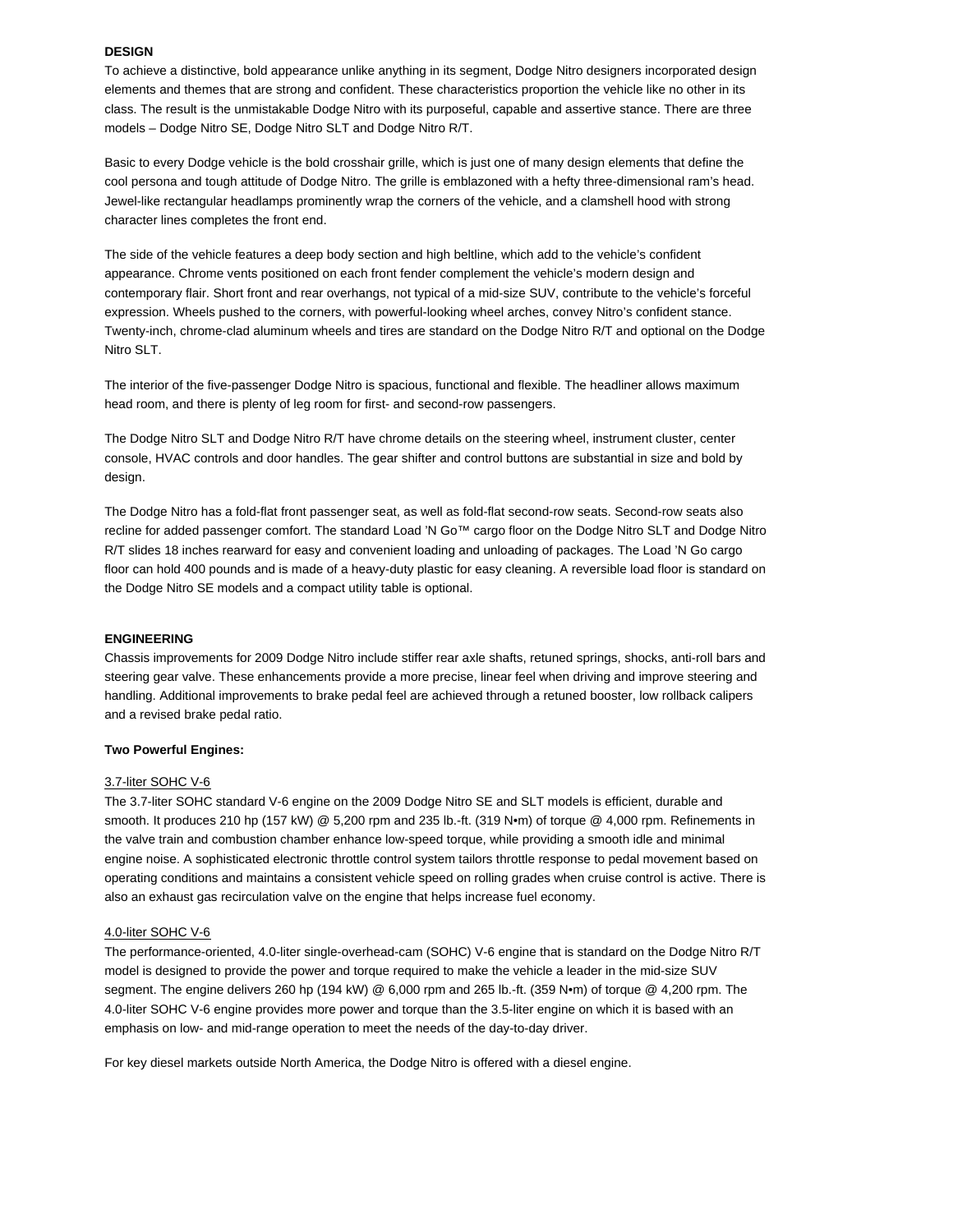# **Two Suspension Systems**

The 2009 Dodge Nitro features a coil-spring independent front suspension and a five-link, coil-spring rear suspension. The independent front suspension gives the driver an optimum combination of ride, handling and steering, providing a greater sense of control and precision. The solid five-link rear suspension, including upper and lower trailing links and track bar, provides higher lateral stiffness for vehicle responsiveness and outstanding handling. Ample suspension wheel travel maintains consistent ride quality, especially when the vehicle is loaded or towing a trailer.

# **Sport Suspension**

Dodge Nitro SE features a sport suspension that delivers responsive handling with a comfortable ride. This tuning offers a strong balance between ride comfort and nimble, confidence-inspiring handling. The sport suspension is designed to appeal to a cross section of buyers looking for comfort and solid on-road performance.

# **Performance Suspension**

A performance suspension is offered on the Dodge Nitro SLT and R/T models. This suspension emphasizes responsive, fun-to-drive handling accompanied by a firm ride. This system features a revised sway bar, springs, shocks, bushings and 20-inch tires and wheels for improved cornering and increased traction.

# **Steering System**

The effort, feel and response on the Dodge Nitro's rack-and-pinion steering system are tuned for each available suspension and give the driver precise control and positive feedback from the steering force exerted by the tires. The steering linkage design allows for a tighter turning circle.

# **Choice of Two Transmissions**

Two transmissions are offered on the Dodge Nitro: a four-speed automatic and a five-speed automatic.

# **Part-time Four-wheel Drive**

The Dodge Nitro features a part-time four-wheel-drive system. Two-wheel- and four-wheel-drive modes are electronically controlled by a switch in the center console, which can be selected at any time with the part-time fourwheel drive system.

# **Exceptional Braking Capability**

Four-wheel-disc, anti-lock brakes (ABS) are standard on the Dodge Nitro. The vehicle's larger rotors contribute to excellent stopping and handling capability. All-speed traction control is standard on the Dodge Nitro and is engineered to transfer torque from one wheel to another on the same axle when wheel slip conditions are detected.

Also standard on the Dodge Nitro is an Electronic Stability Program (ESP), which helps the driver maintain vehicle directional stability in severe maneuvers on any type of surface. Using signals from sensors throughout the vehicle, ESP determines the appropriate brake and throttle adjustments.

# **PRODUCT HIGHLIGHTS**

The Dodge Nitro's bold, powerful, street-smart design statement has ignited the mid-size SUV segment, which is typically characterized by conservative styling

- Dodge Nitro's design is unlike any mid-size SUV on the road today. The Dodge Nitro's bold styling and aggressive stance are what make the vehicle stand out in a crowd
- Signature Dodge crosshair grille, deep body section, high beltline and strong wheel forms add to the vehicle's confidence
- $\bullet$  It has attitude

Dodge Nitro is the first mid-size SUV for Dodge and complements the brand's lineup of passenger cars, minivans, trucks, commercial vehicles and a full-size SUV

- As the first mid-size SUV for the brand, Dodge Nitro personifies the bold, powerful and street-smart attitude of Dodge
- The Dodge Nitro continues the brand's history of creating game-changing products and features

The five-passenger Dodge Nitro is designed to attract a customer seeking distinctive style, sporty performance and cargo flexibility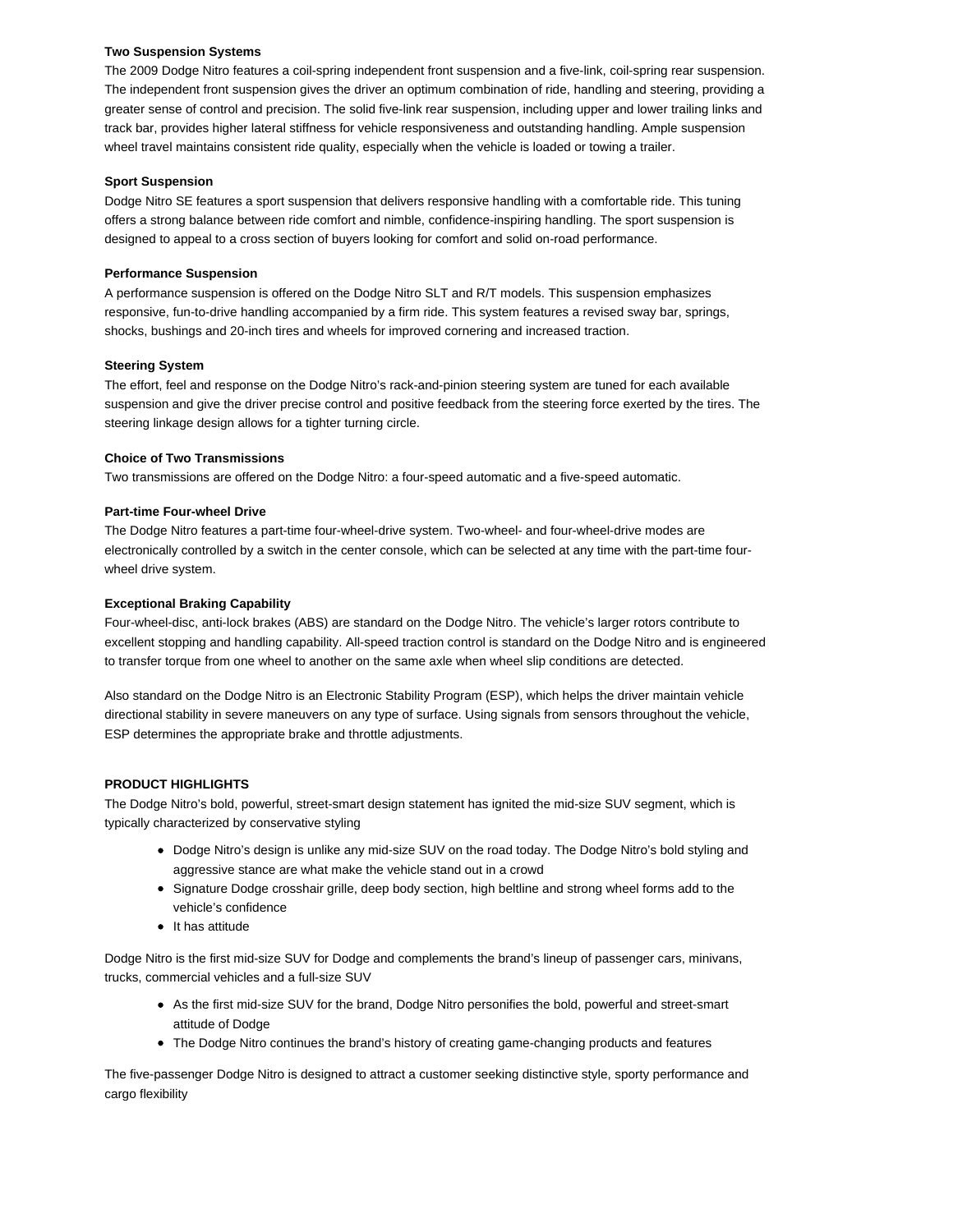- The interior of the five-passenger Dodge Nitro is spacious, functional and flexible for people and cargo
- The Dodge Nitro has innovative cargo seating flexibility and seats five passengers comfortably. The vehicle offers fold-flat front-passenger and second-row seats. Second-row seats recline for added passenger comfort
- Dodge Nitro offers two cargo floors a reversible load floor standard on Dodge Nitro SE and Load 'N Go™ cargo floor standard on Dodge Nitro SLT and Dodge Nitro R/T
- The Dodge Nitro offers three models Nitro SE, Nitro SLT and Nitro R/T
- The Dodge Nitro R/T's 4.0-liter SOHC V-6 engine, performance suspension and 20-inch chrome-clad aluminum wheels and performance tires redefine the mid-size SUV driving experience
- Options include Remote Start, ParkSense,® uconnect gps (which includes a 30-gigabyte hard drive for storing as many as 6,700 MP3, AAC or WMA compressed format songs and JPEG photos onto the hard drive, navigation and real-time traffic. In addition, movies can be displayed on the screen for entertaining passengers when the vehicle is in Park. The system also includes an integrated voice recognition system and touch screen for easy operation, premium speakers and a subwoofer)
- Excellent acceleration, braking and handling

The 2009 Dodge Nitro features a performance suspension for improved cornering and increased traction and an independent front and five-link rear suspension system

- All-speed traction control is standard
- Two V-6 engines are offered:

o 3.7-liter SOHC V-6 delivers 210 hp (157 kW) @ 5,200 rpm and 235 lb.-ft. (360 N•m) of torque @ 4,000 rpm

o 4.0-liter SOHC V-6 delivers 260 hp (194 kW) @ 6,000 rpm and 265 lb.-ft. (359 N•m) of torque @ 4,200 rpm

• Standard safety and security features include Anti-lock Brake System (ABS), Electronic Stability Program (ESP), Electronic Roll Mitigation (ERM) and side-curtain air bags

Dodge Nitro is designed to expand the Dodge brand's presence in international markets

- The Dodge brand is expanding to Europe and volume markets overseas, and the Dodge Nitro is part of that expansion
- The vehicle is available in markets outside North America in left-hand and in right-hand drive applications
- The Dodge Nitro's front fascia, rear fascia, taillamps and headlamps are designed to meet international requirements
- The Dodge Nitro is offered with a diesel engine in key diesel markets outside North America

# **MODEL LINEUP**

# **2009 Dodge Nitro SE**

Standard features:

- 3.7-liter SOHC V-6 engine
- Four-speed automatic transmission
- Chrome grille
- 16-inch Steel wheels
- P225/75R16 all-season BSW tires
- ABS
- Electronic Stability Program (ESP) with Electronic Roll Mitigation (ERM)
- All-speed traction control
- Sport suspension system
- Tire Pressure Monitoring (TPM)
- Roof rack side rails
- Low-back, two-toned cloth seats
- Supplemental side curtain air bags in the first and second rows
- AM/FM/CD/MP3 stereo
- Fold-flat front-passenger seat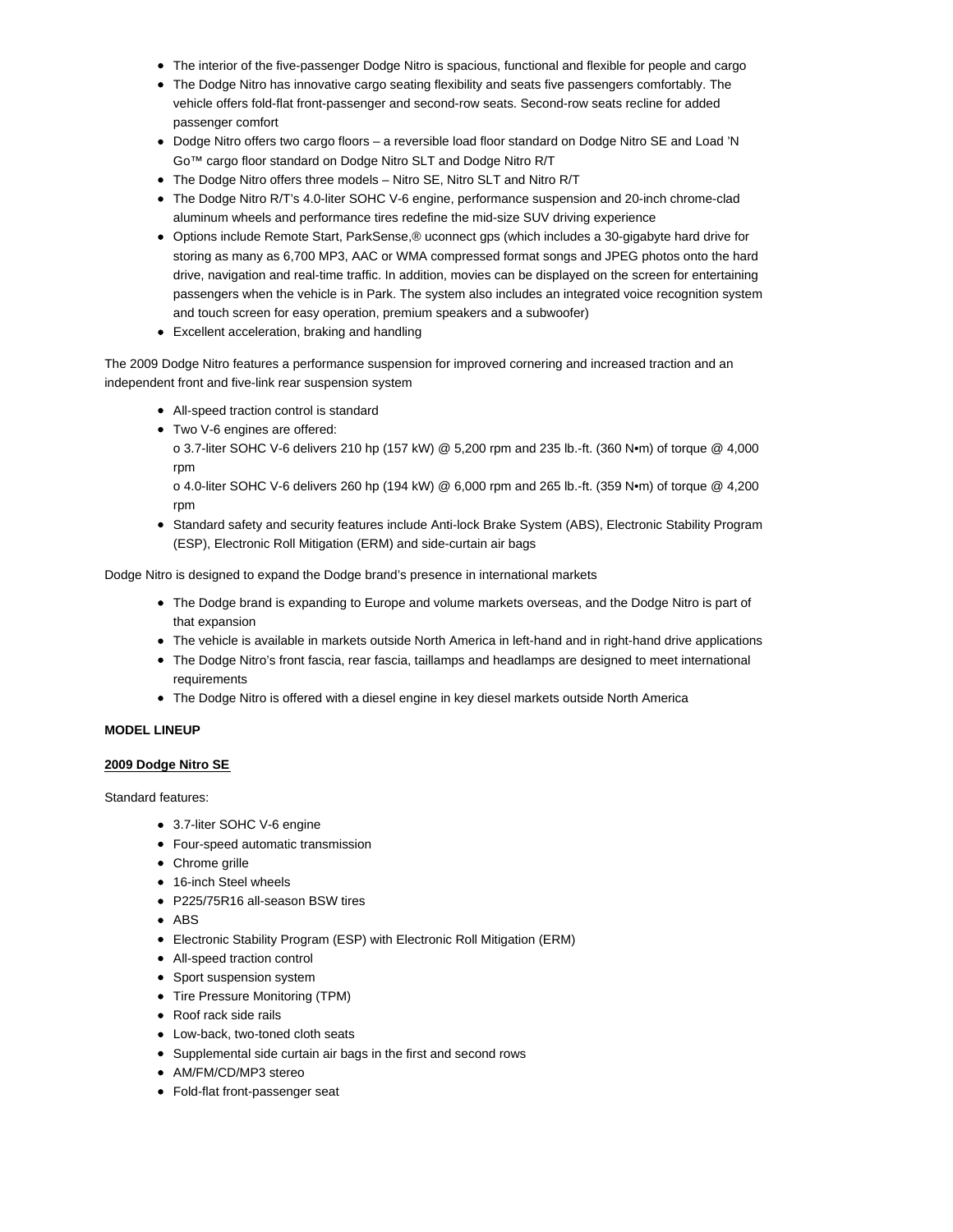- Reclining rear seats
- Power folding mirrors
- 12-volt power outlet
- Cargo floor with a reversible cargo tray
- uconnect studios SIRIUS Satellite Radio

# **2009 Dodge Nitro SE**

Optional features:

- Part-time four-wheel-drive system
- 17-inch aluminum wheels
- P235/65R17 outline white letters (OWL) all-terrain tires
- Leather-wrapped steering wheel with speed control
- Deep tinted glass
- Fog lamps
- Sun roof
- Compass/temperature display
- HomeLink Universal Home Security System Transceiver
- Body-color fender flares, fascias and bodyside molding
- Travel Group: Trailer tow, security alarm and full-size spare

# **2009 Dodge Nitro SLT**

# Standard Features

In addition to standard and optional features on the Dodge Nitro SE, the SLT model includes:

- P235/65R17 VSB performance tires
- Load 'N Go™ cargo floor
- Two-tone seats with Stain Repel Seat Fabric
- Six-way power driver seat
- Tire pressure display
- Electronic Vehicle Information Center (EVIC)
- Power and heated folding exterior mirrors
- Leather-wrapped steering wheel with remote audio controls
- Express-up driver window and express-down driver and passenger window
- Chrome interior accents on door handles, Heating, Ventilation and Air Conditioning (HVAC) and center stack

# **2009 Dodge Nitro SLT**

Optional features:

- 17-inch polished chrome aluminum wheels
- 20-inch chrome-clad aluminum wheels and tires with performance suspension
- Rear DVD entertainment system
- uconnect tunes
- Leather, heated seats
- Convenience Group: Remote Start, ParkSense® Rear Park Assist System, uconnect phone
- Premium Sound Group: Six-disc CD/AM/FM radio, premium speakers

# **2009 Dodge Nitro R/T**

Standard Features

In addition to standard and optional features on the Dodge Nitro SLT, the R/T model includes:

- 4.0-liter SOHC V-6 engine
- Five-speed automatic transmission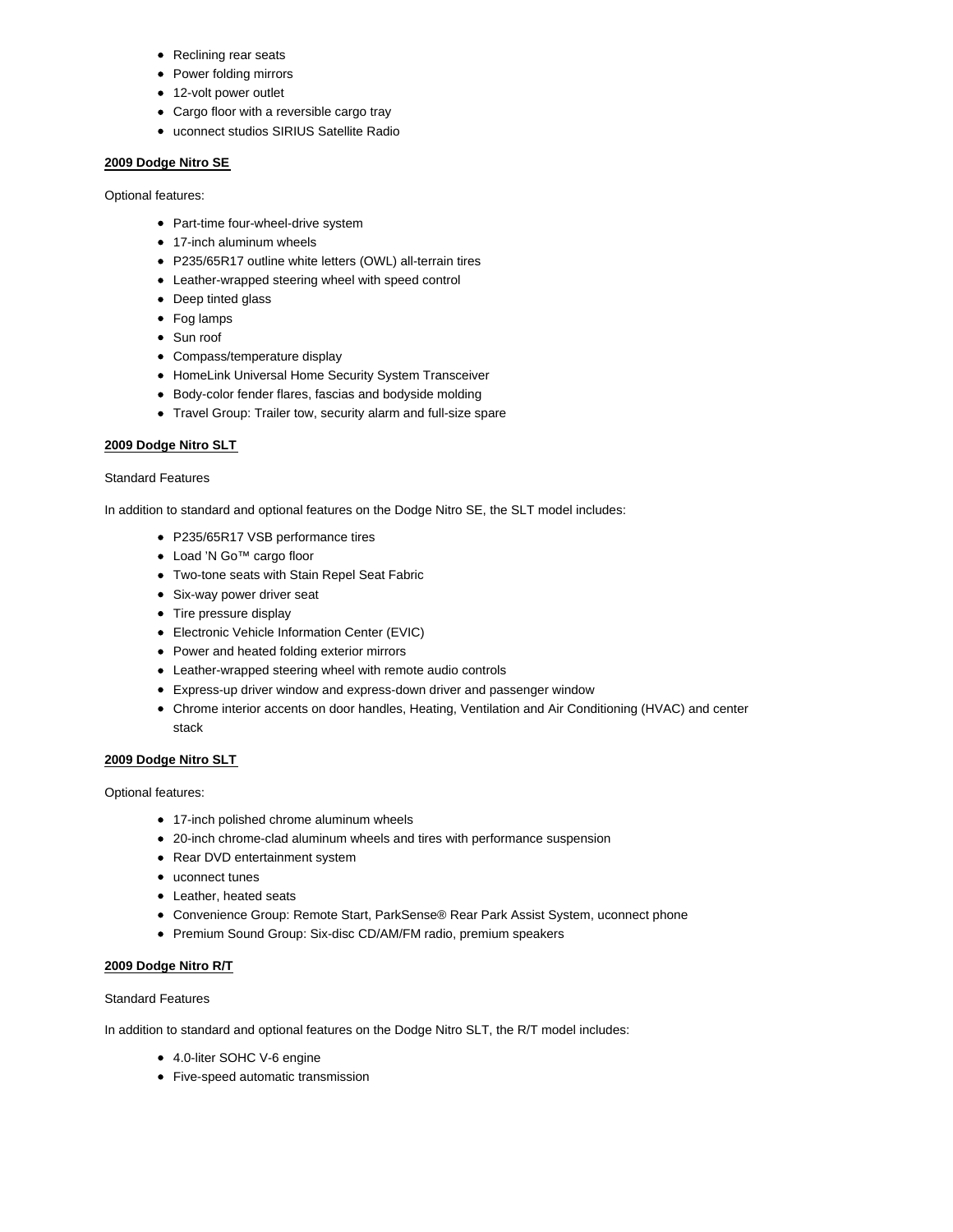- Performance suspension
- P245/50R20 VSB performance tires
- Body-color grille with bright billets
- Body-color air dam and sill molding
- R/T logo on the front seats with stitching

### **2009 Dodge Nitro R/T**

Optional features:

- Two-tone seats are available with all R/T colors; Blue only with Deepwater Blue, Red only with Inferno Red and Orange only with Sunburst Orange
- Monochrome and Slate leather, heated seats with red stitching and R/T logo

# **2009 DODGE NITRO SAFETY AND SECURITY EQUIPMENT**

Please refer to the Safety and Security Glossary for descriptions of the following available features:

- Advanced Multi-stage Air Bags
- All-speed Traction Control
- Anti-lock Brake System (ABS)
- Auto-reverse Sun Roof Anti-pinch
- Auto-reverse Windows Anti-pinch
- BeltAlert
- Brake Assist
- Brake/Park Interlock
- Lower Anchors and Tethers for CHildren (LATCH)
- Child-protection Rear Door Locks
- Crumple Zones
- Electronic Roll Mitigation (ERM)
- Electronic Stability Program (ESP)
- Energy-absorbing Steering Column
- Height-adjustable Seat Belts
- HomeLink Universal Home Security System Transceiver
- Interior Head-impact Protection
- Knee Bolsters
- Occupant Classification System (OCS)
- ParkSense® Rear Park Assist System
- Remote Keyless Entry
- Seat Belt Pretensioners
- **Security Alarm**
- Sentry Key® Engine Immobilizer
- Supplemental Side-curtain Air Bags
- Tire Pressure Monitoring (TPM)
- Trailer Sway Control
- uconnect phone

### **COLOR AVAILABILITY**

- Deep Water Blue Pearl Coat (New)
- Brilliant Black Clear Coat
- Bright Silver Metallic Clear Coat
- Inferno Red Crystal Pearl Coat
- Light Graystone Pearl Coat
- Stone White Clear Coat
- Sunburst Orange Pearl Coat

### **MANUFACTURING INFORMATION**

2009 model year production start: July 2008